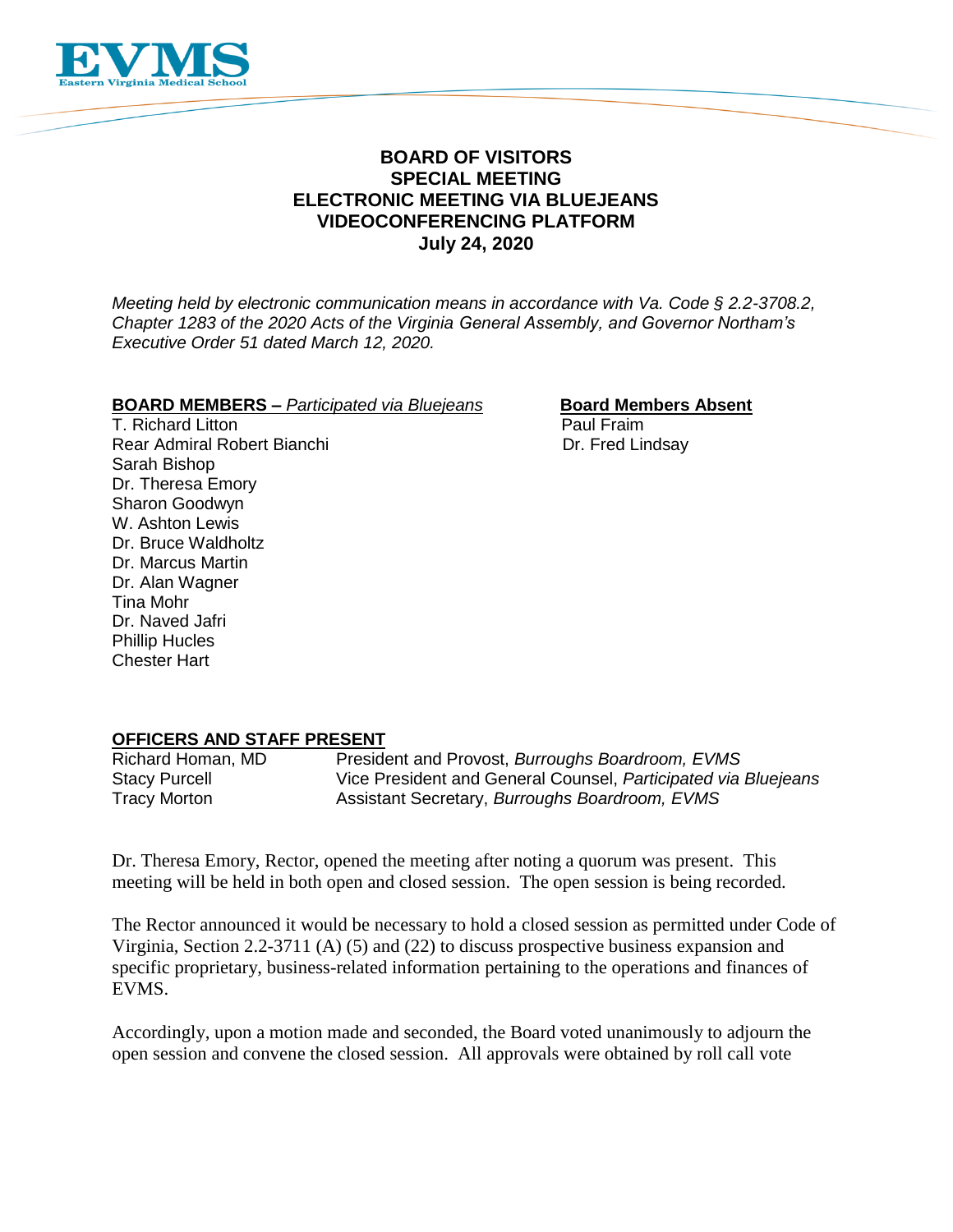

from the following board members: Dr. Naveed Jafri, Rear Admiral Robert Bianchi, Ms. Sarah Bishop, Ms. Tina Mohr, Dr. Theresa Emory, Ms. Sharon Goodwyn, Mr. Ashton Lewis, Mr. Chester Hart, Mr. T. Richard Litton, Jr., Dr. Marcus Martin, Dr. Alan Wagner, Dr. Bruce Waldholtz, Mr. Philip Hucles.

# **ADJOURNMENT**

The meeting adjourned at 9:49 AM.

Tracy Morton Assistant Secretary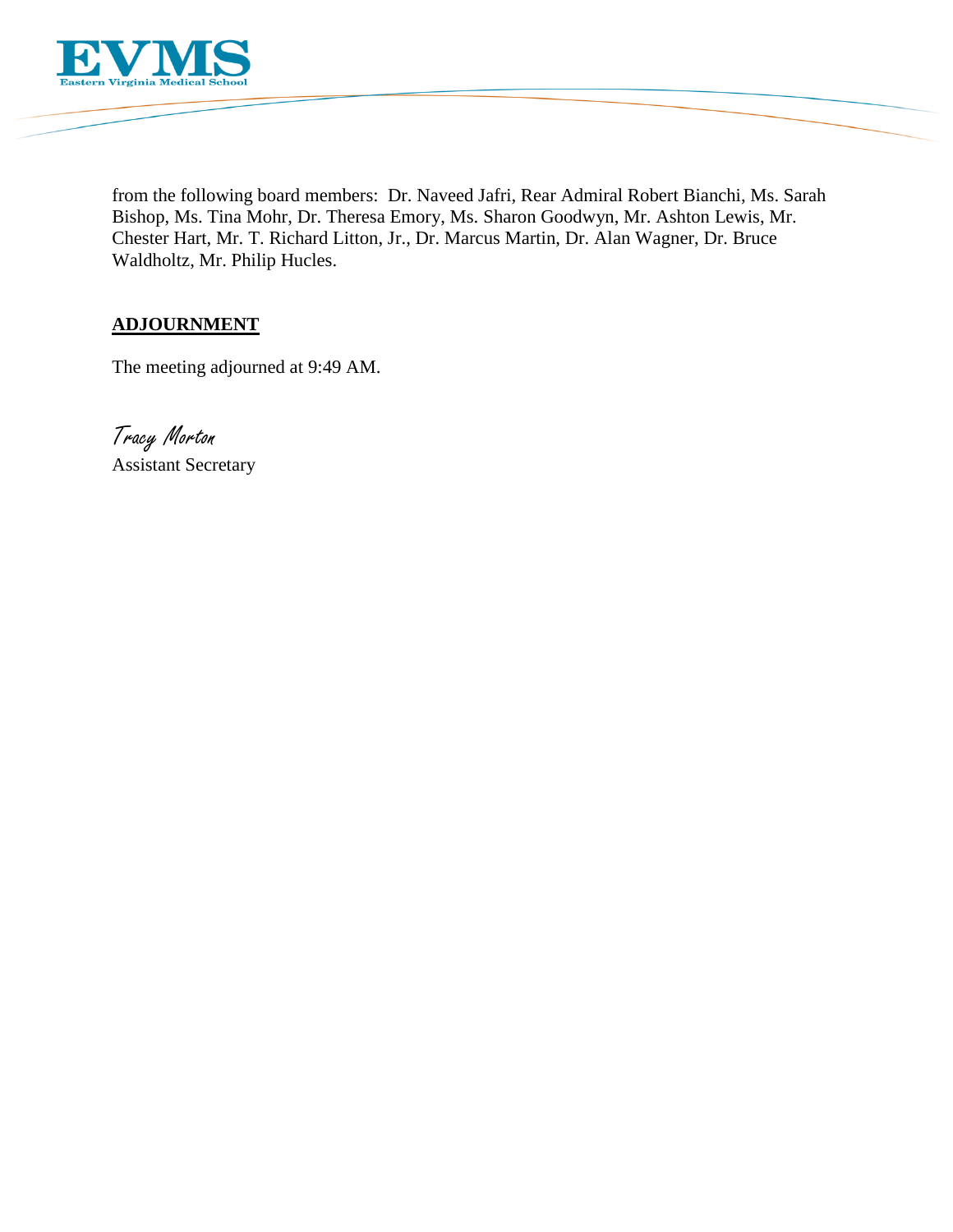

# **BOARD OF VISITORS CLOSED SESSION ELECTRONIC MEETING VIA BLUEJEANS VIDEOCONFERENCING PLATFORM July 24, 2020**

*Meeting held by electronic communication means in accordance with Va. Code § 2.2-3708.2, Chapter 1283 of the 2020 Acts of the Virginia General Assembly, and Governor Northam's Executive Order 51 dated March 12, 2020.*

### **BOARD MEMBERS** – *Participated via Bluejeans* **Board Members Absent**

T. Richard Litton **Paul Fraim** Rear Admiral Robert Bianchi Dr. Fred Lindsay Sarah Bishop Dr. Theresa Emory Sharon Goodwyn W. Ashton Lewis Dr. Bruce Waldholtz Dr. Marcus Martin Dr. Alan Wagner Tina Mohr Dr. Naved Jafri Phillip Hucles Chester Hart

## **OFFICERS AND STAFF PRESENT**

Richard Homan, MD President and Provost, *Burroughs Boardroom, EVMS* Stacy Purcell Vice President and General Counsel, *Participated via Bluejeans* Tracy Morton Assistant Secretary, *Burroughs Boardroom, EVMS*

Dr. Theresa Emory, Rector, opened this closed session at 9:08 AM. The closed session was convened in order for the Board to discuss prospective business expansion and specific proprietary, business-related information pertaining to the operations and finances of EVMS.

The closed session adjourned at 9:47 AM.

Tracy Morton Asst. Secretary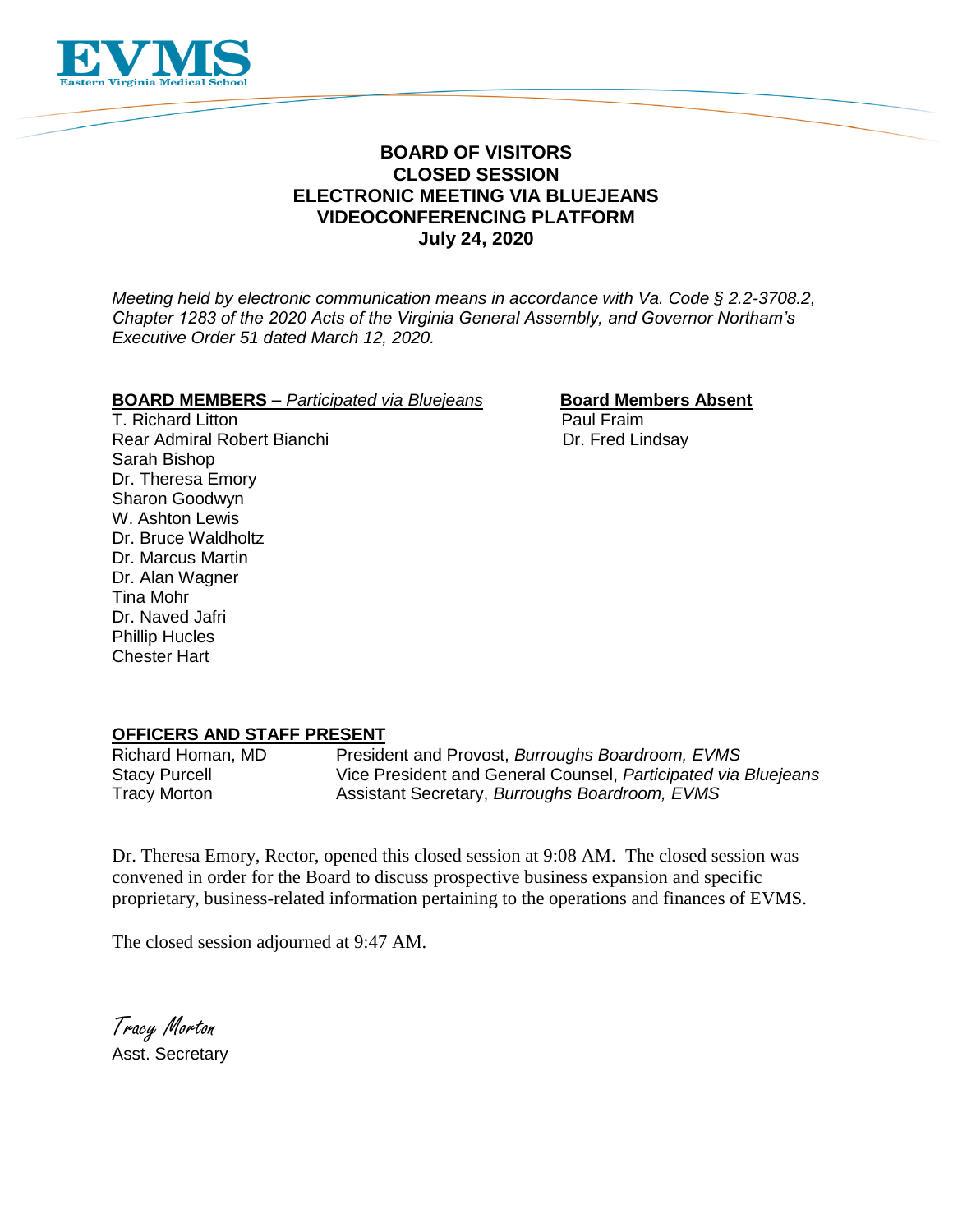

# **BOARD OF VISITORS RETURN TO REGULAR SESSION ELECTRONIC MEETING VIA BLUEJEANS VIDEOCONFERENCING PLATFORM July 24, 2020**

*Meeting held by electronic communication means in accordance with Va. Code § 2.2-3708.2, Chapter 1283 of the 2020 Acts of the Virginia General Assembly, and Governor Northam's Executive Order 51 dated March 12, 2020.*

### **BOARD MEMBERS –** *Participated via Bluejeans* **Board Members Absent**

T. Richard Litton **Paul Fraim** Rear Admiral Robert Bianchi Dr. Fred Lindsay Sarah Bishop Dr. Theresa Emory Sharon Goodwyn W. Ashton Lewis Dr. Bruce Waldholtz Dr. Marcus Martin Dr. Alan Wagner Tina Mohr Dr. Naved Jafri Phillip Hucles Chester Hart

## **OFFICERS AND STAFF PRESENT**

Richard Homan, MD President and Provost, *Burroughs Boardroom, EVMS* Vice President and General Counsel, *Participated via Bluejeans* Tracy Morton Assistant Secretary, *Burroughs Boardroom, EVMS*

Dr. Theresa Emory, Rector, opened this return to regular session at 9:47 AM.

Upon a motion duly made and seconded, the Board certified by roll call vote that to the best of their knowledge, only such matters as were identified in the motion convening the closed session were heard, discussed and considered by the Board. The roll call vote was unanimous and from the following board members: